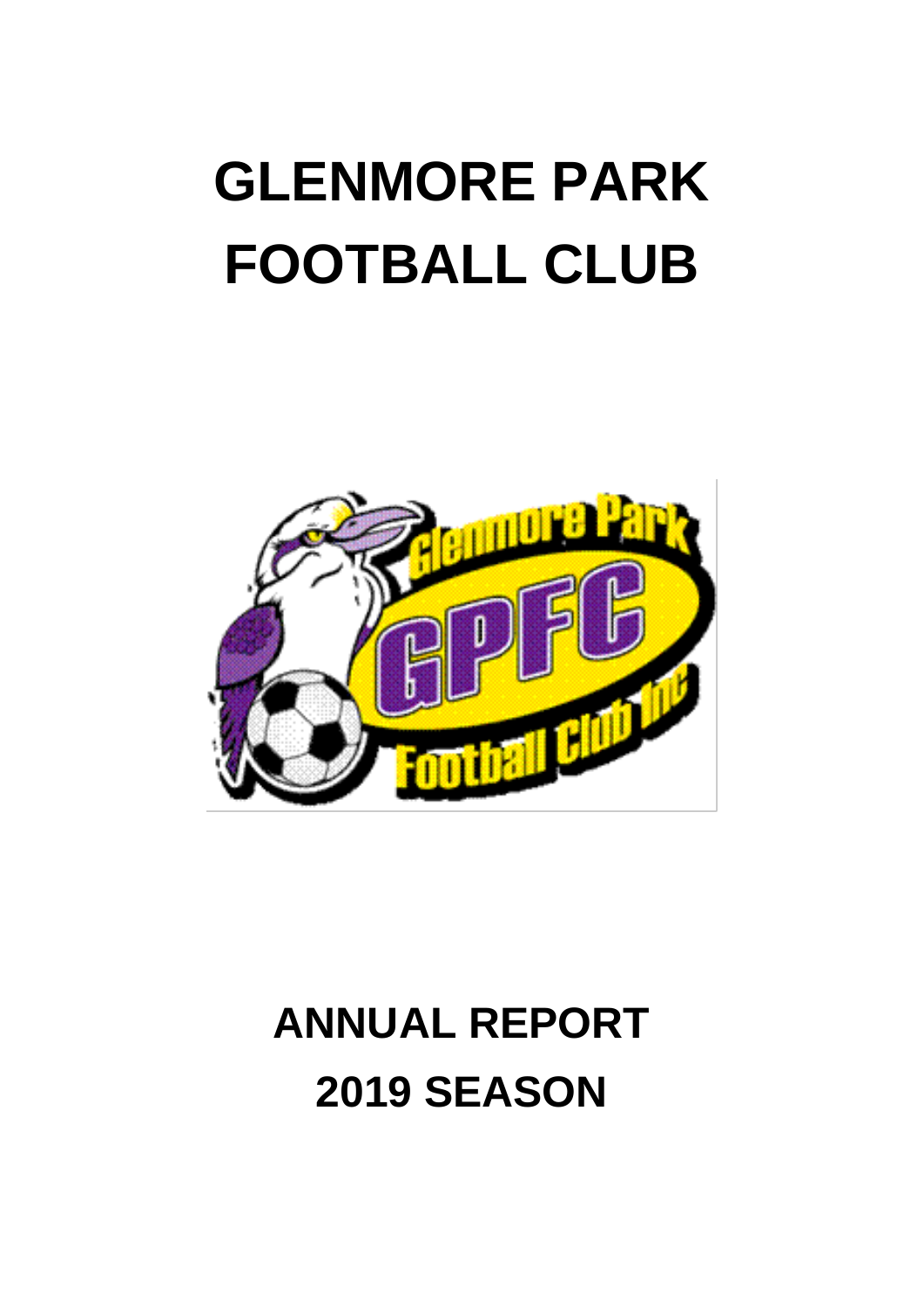# **GLENMORE PARK FOOTBALL CLUB INC**

# **FOUNDED 1994**

# **INCORPORATED 2008**

# **ANNUAL REPORT**

## **Notice of Meeting**

Notice is hereby given that the 26th Annual General Meeting of the

### **Glenmore Park Football Club Inc.**

will be held at Penrith Golf Club - Auditorium

1939 The Northern Rd, Penrith

on Tuesday 19th November, 2019 at 7.30pm

## **AGENDA**

- 1) Apologies
- 2) Confirmation of 2018 AGM Minutes
- 3) Presentation and adoption of 2019 Annual Reports
- 4) Presentation and adoption of 2019 Financial Report
- 5) Election of Executive Office Bearers for 2020-2021 seasons
	- (i) Vice-President
	- (ii) Treasurer
	- (iii) Competition Secretary
- 6) Notices of Motion
	- 1. Amend clause 29.4 to change the financial year from  $1<sup>st</sup>$  October to  $30<sup>th</sup>$ September
	- 2. Amend the 2019-20 financial year to conclude after 11 months on 30<sup>th</sup> September
	- 3. Team of the Year Calculation Information for members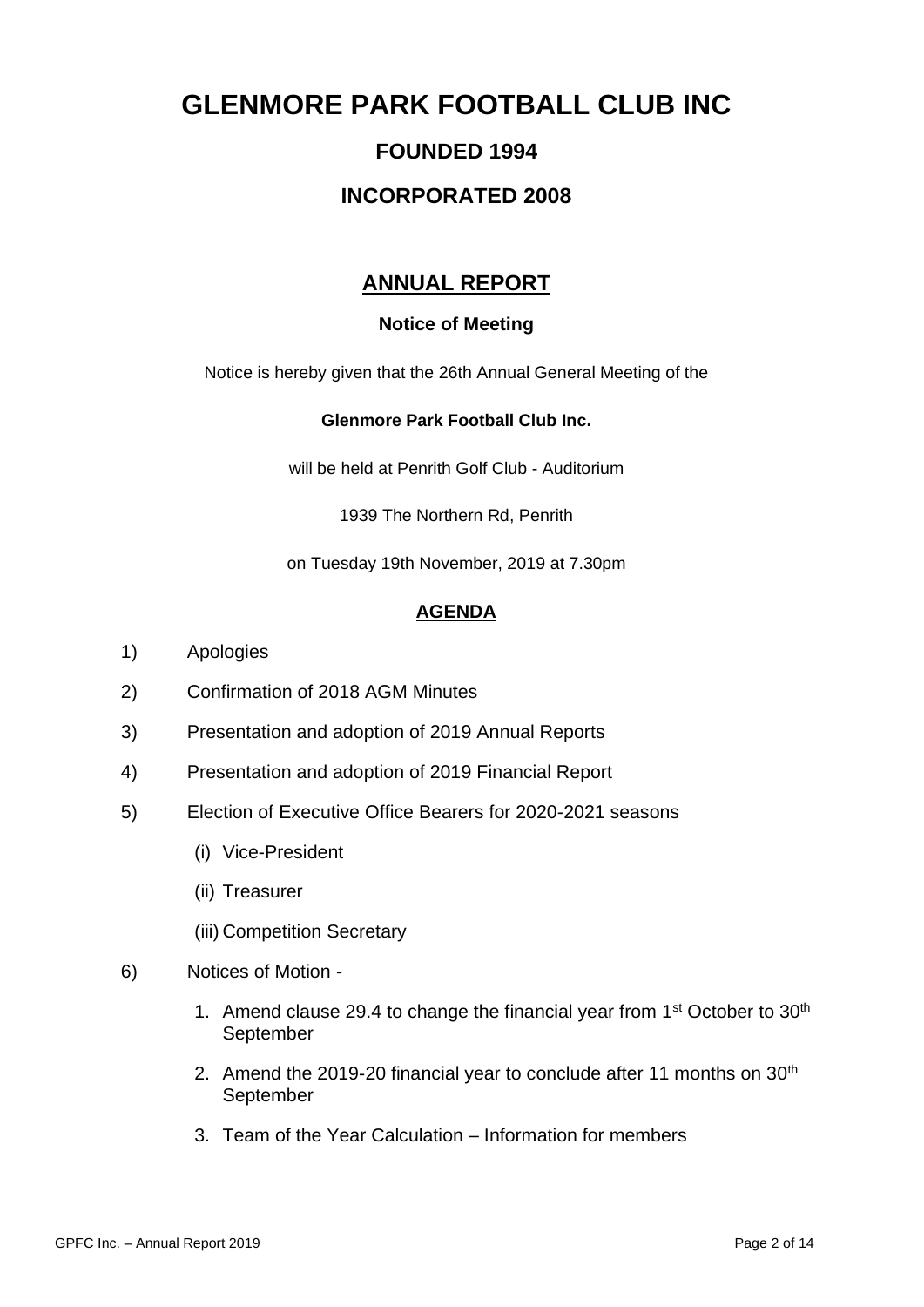# **2019 MANAGEMENT COMMITTEE**

# **Executive Committee**

**Vice-President** Adam Culgan

**Competition Secretary Competition Secretary** 

**President** Graham Moore

**Secretary** Christopher Guy

**Treasurer** Melissa Xuereb (to May 2019) Sheryll Ferrier, Acting (from June 2019)

# **General Committee Members**

Deanna Mooney **Kelly Watkins** Leah Lownds **Matthew Neville** Melissa Moore **Nathan Moore**<br>
Nathan Moore<br>
Neil Ferrier

Net Richard Schota Rod Carley **Sharna Enman** Zach Pinch

Bruce Berg **Christine Neville** Chris Barford **Holley Woodward Richard Schotanus** 

## **LIFE MEMBERS**

Graham Rowling **Steve White** Steve White Richard Schotanus **Colin Canham** Michael O'Connor **Michael O'Connor** John McGrath Michael Rooney John Liepa Lee McCrorie **Deb** Salafia Sean Mitchell **Daniel Armstrong** 

Graham Moore Carly De St Germain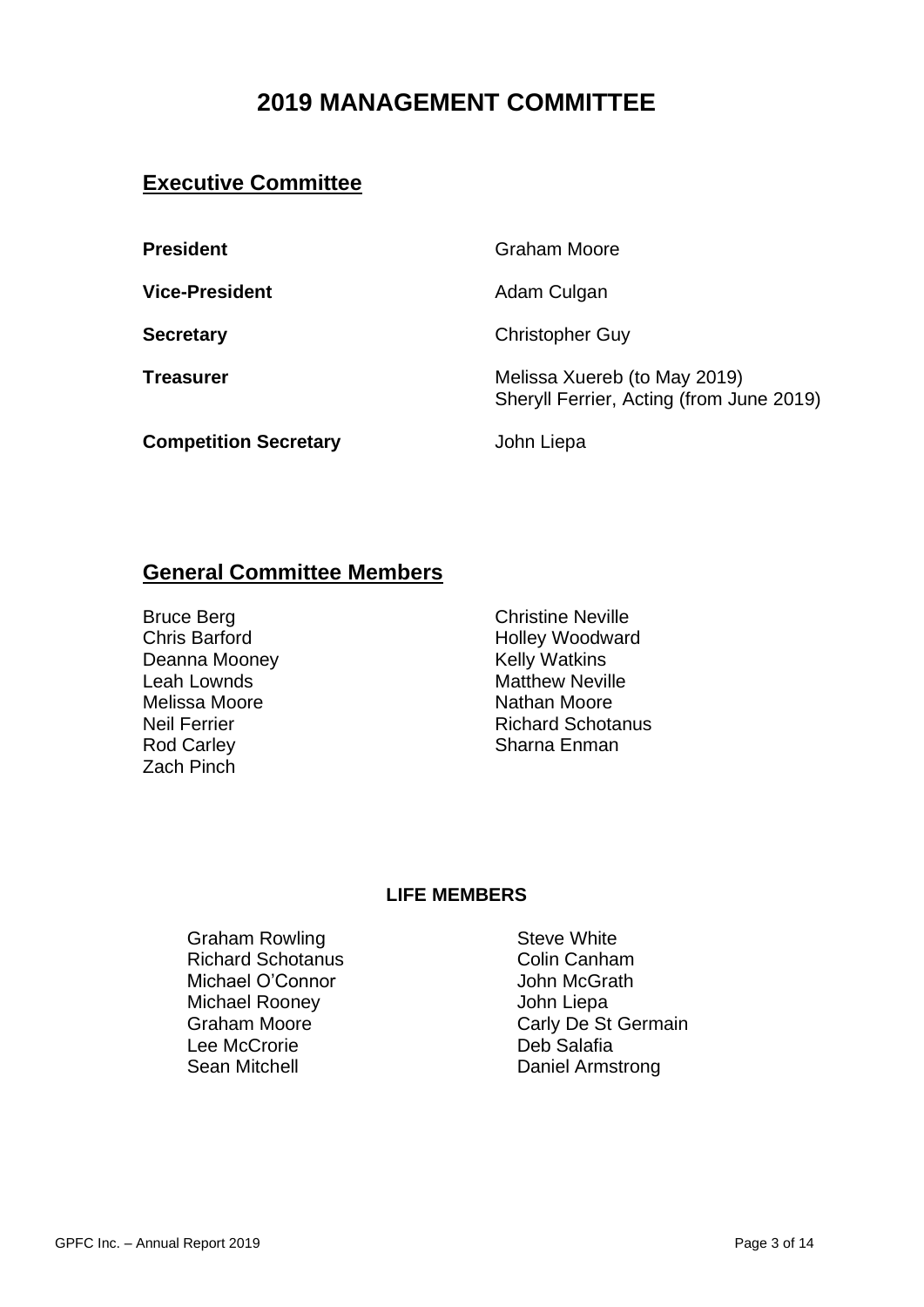# **Presidents Report**

After 5 years as president of GPFC I have elected to stand down for a couple of reasons. As this is my final presidents report it obviously fills me with many emotions. This year like the last 4 has seen the club grow both in size and stature. The clubs on field success culminated in winning both junior and overall club championships for 2019. Our u18 boys finally won the one trophy that has eluded the club, the Champion of Champions, that now it sits proudly beside our State Cup trophy from 2018, numerous NFA Cup trophies and of course the plaques commemorating our competition winners which sat at 10 this year.

The club has continued to develop its female football strategy which again saw an increase in the number of female players and volunteers and led to a junior (U12G) and senior teams (IW) of the year both being female. I acknowledge the work done by the committee led by Sheryll in promoting Female Football week and providing delicious cupcakes and water to female players, volunteers and family members.

Our coaching committee under Neil's guidance has again done fantastic job assisting our coaches and providing forums for information sharing. We welcomed on board Jarod Bone as our goal keeping coach and this proved to be very successful. We were even lucky enough to the Western Sydney Wanderers Goalkeeping coach Jim Fraser come down and run a session. We saw club representatives attend female football and coaching forums run by FNSW and again received grant funding to continue to fund coaches through the various grass roots and advanced licence courses. Funding was also received that allowed the club to provide training balls to all junior payers and a set of balls to all senior teams.

The club also received over \$600k in funding to have 2 more change rooms built, additional toilets and a BBQ area. Building of these will commence in the new year. The change rooms will also be able to be used for meetings and other gatherings. I would like to also thank the Member for Mulgoa Tanya Davies and Penrith City Council for their continued support of football in the area and with their help we were also able to get the 3 training goals and fences installed at the nest.

I was lucky enough this year to have been nominated for the Western Sydney Wanderers Chairman's award, where I was one of three finalists unfortunately unsuccessful and congratulations to the winner from Penrith FC. I also received the Distinguished Service Award from NFA. I thank Linda and Fran from Nepean and the administration and Committee for their support and advice over the years. Success relies on building strong relationships and the club has done this with NFA and I am sure a positive working relationship will continue.

Now that my tenure is over it would be remiss of me to not thank a number of people who have provided support and friendship over the years. First and foremost, my family, Mel, Nathan and Madi who have supported me through the years, often complaining about the number of hours and calls I get but realising I have been doing it for the community and not for myself. A massive thanks to Richard for your guidance mentoring, and to John my left and often my right hand what has been achieved could not have happened without the support of you and Roseanne. Kelly and Dan, Neil and Sheryll your commitment to the club and passion for the community truly represents what the club is about. To the other members of the executive, Adam and Chris thank you for your friendship, support and invaluable contribution to the club. To the remainder of the committee, Rod, Christine, Matt, Zach, Leah, Sharna, Deanna, Chris and Bruce, I thank you for your support, friendship and above all commitment to the club and community. I also recognise the commitment and support of all the volunteers and supporters of the club and thank you for your role in the club's growth and successes.

Finally, I welcome Chris Barford as the new president for 2019/20 and I am confident that he will lead GPFC with pride and enthusiasm. Chris has been with the club for over 20 years and has seen it all. He will do the club proud I am sure as it heads into the next phase.

It is therefore goodbye and farewell from me

Graham Moore President Glenmore Park Football Club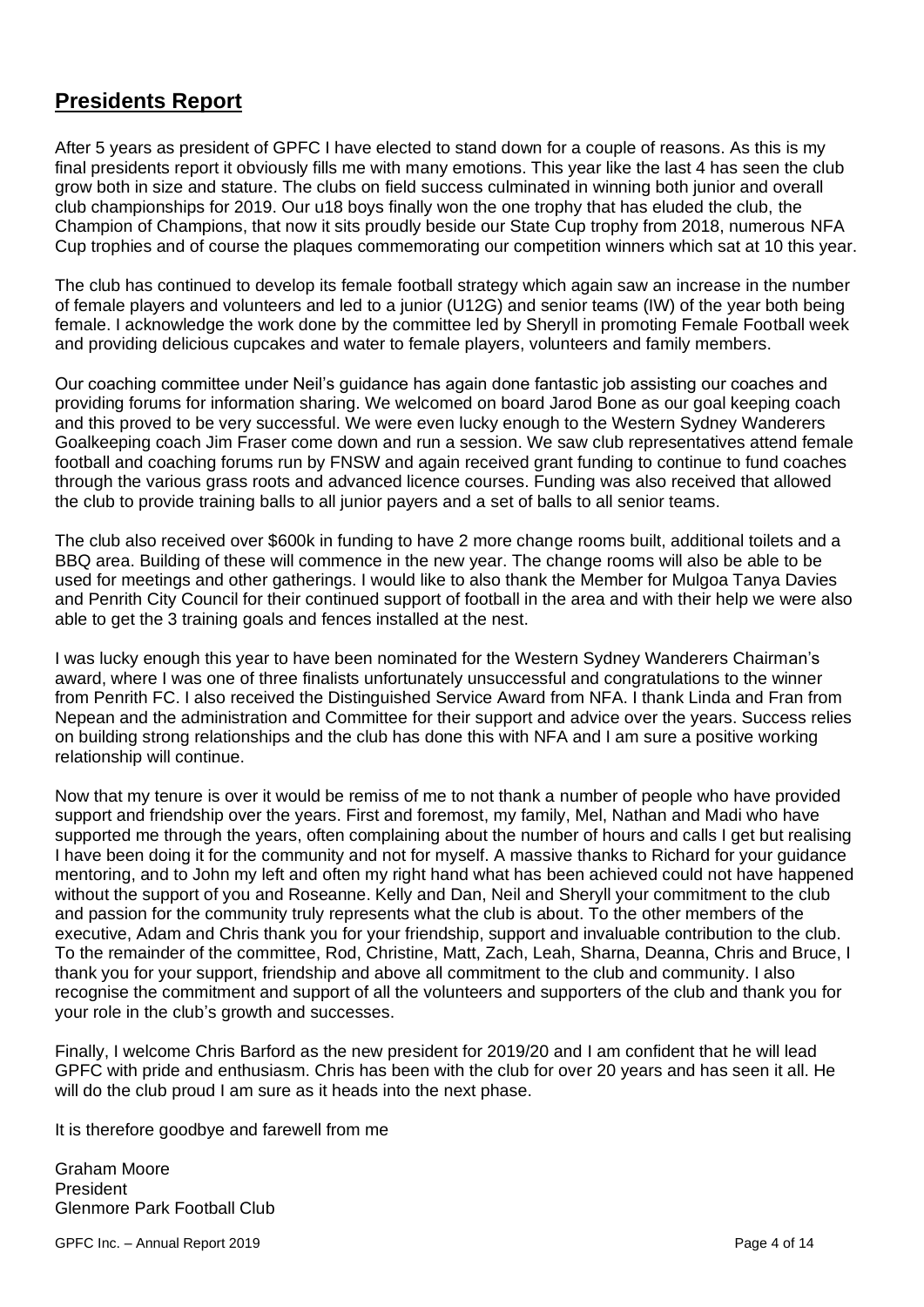# **SECRETARY'S REPORT**

This is the first year as Club Secretary for myself. I have been with GPFC for over 13 years as a Coach, Manager of my boys teams with all 3 of my sons being current members of various Division 1 teams. The role previously has been the domain of Richard Schotanus. Richard not only epitomises the Club in everything he has done, he has been a staunch supporter and activist for our Club, ensuring only the best for all Players, Coaches, Managers, Parents and Families for many years.

I would like to acknowledge and thank Richard for his hard work in the role of Secretary and the other varied positions he has held for GPFC

This year we the club has completed its third season at Mulgoa Rise Sporting Complex (#thenest) with recording breaking membership made possible by the hard work of the committee members, coaches and managers. The biggest single pay back I receive is watching the first round of games down at #thenest at the start of each season.

The clubs 26th season saw the following;

- Our U18 Mens team claim the clubs first Champion of Champion Trophy. Playing in a prestigious state wide knock out tournament against the Division 1 winners from each association this team won their Final against Lindfield FC 4-3
- Another 4 teams progressing to NSW Champion of Champions tournament, w
- Over 1300 players taking the field in all age groups
- Nearly300 coaches and managers
- 110 teams, making GPFC the largest football club in the Nepean area

#### **Registrations**

2019 saw another rise in overall registrations for GPFC with the introduction of the PlayFootball registration process. The team that oversaw this introduction dealt with the many, many challenges that this new system brought in. Considering the issues, they had to manage with the sheer number of registrations the team did an amazing job.

The uptake and streamlining of the NSW Governments Active Kids vouchers allowed the club to minimise any rise in Registration fees.

#### **Sub-Committee's**

Last year the club set up a number of sub-committees to help with the enormous task of dealing with tasks such as grievances, coaching and also trialling, and the most importantly a womens football committee.

The passion from those who chaired and participated in them was and will remain outstanding. We are a shining example of what 'club land' can achieve when the right attitude and the right people are involved.

The general and sub-committees continue to fully endorse FFA, FNSW and NFA codes of behaviour and exhibits a zero tolerance regarding abuse toward both player and game official.

#### **General**

I would like to acknowledge the hard and tireless work our departing Executive members, Graham Moore and John Liepa they have put into our club over many years. Their experience, knowledge and support of all Committee members, Coaches, Players and Families will be sorely missed.

Christopher Guy - Secretary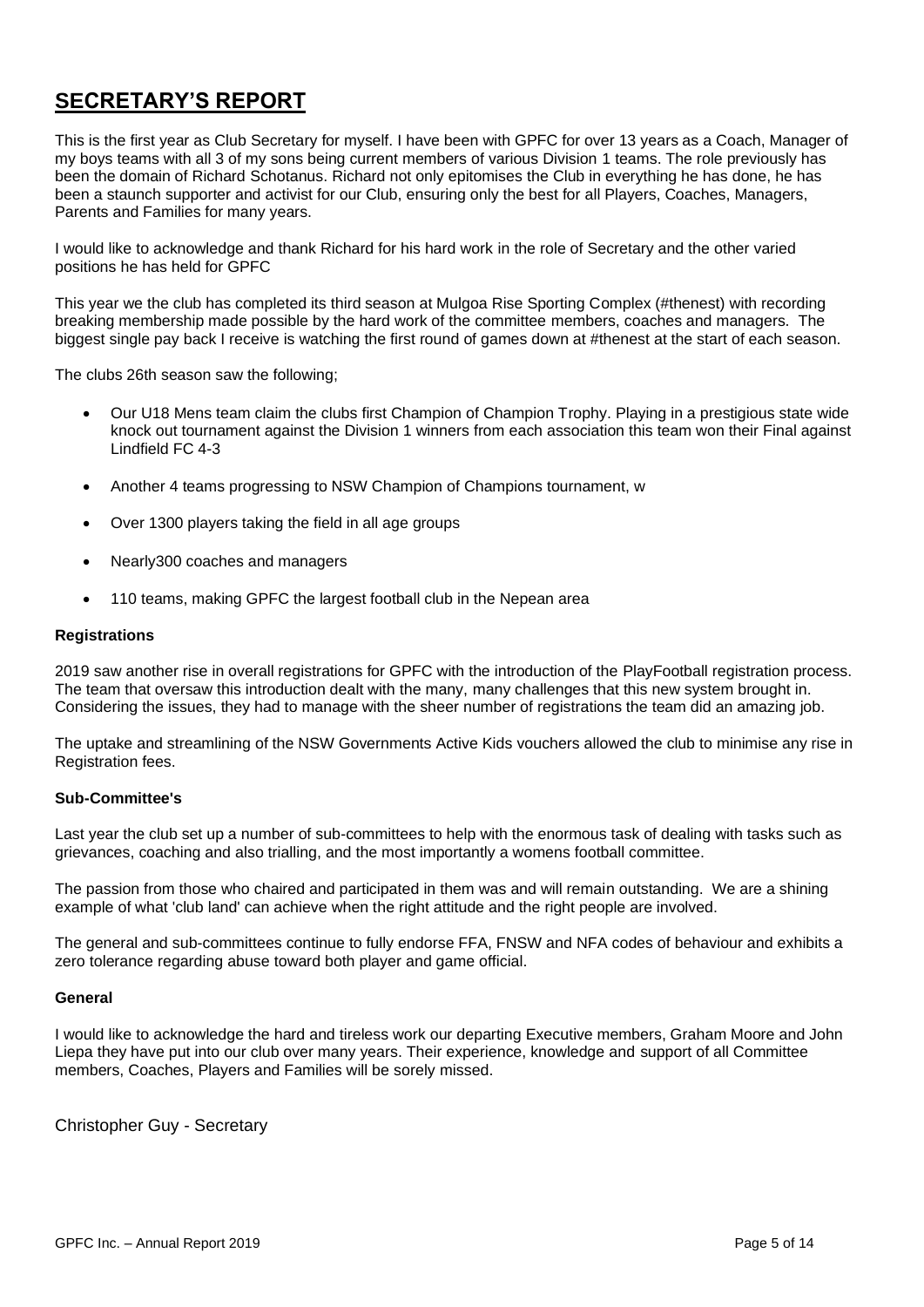## **TREASURER REPORT**

GPFC's financial position with cash held of \$46,330.54.

The following achievements were completed.

- 1. All new and existing players received the opportunity over a four-week period to purchase half price shorts and socks.
- 2. Championship Winners Jackets or Training Shirts.

This year was our registration numbers reached 1,257 players and 110 teams grace the fields. 2019 the Cadet Referee program continued for the sixth year, meaning our U8 to U11's playing at Glenmore Park had a referee covering 95% of the games. This gave several of our U13 – U15 players the opportunity to gain some insight into what it would be like to become a referee as well as earn a little pocket money. We also had four junior players coach our Under 4's Miniroos 6 week program.

2019 saw the continuation to the Government Active kids rebate program, which was again successful, assisting families with the registration expense and promotion kids to be active through football. We also introduced our recycled used Soccer boots program to assist families.

The canteen made a profit of \$37k this season.

2019 had saw our sponsors continue with many smaller business's sponsoring teams with Team Priced kits.

- Thanks to our major sponsors Krispy Kreme Penrith, CCL Development
- Thanks to our team sponsors: Ready Steady Go Kids, Kitchen & Joinery Professionals, Little Kickers, Empire Contracting, Bendigo Bank, Gourmet Meat Co, Penrith Christian School, Garton Group, Rail Planning, SCU Banking, Signace, Bar Regio, Glenmore Park Town Centre, Enzo Cucina, Myjen Electrical, Platinum Security Systems, and Ready Home Loans as our bib sponsor
- GS Imaging provided some financial assistance the Team photographs.
- A-Mart Sports, Coca Cola and Sweeties Confectionary also provide much needed support to the club through their rebate programs that has allowed the club to purchase gift certificates and equipment and finally thanks to all our team sponsors.

Our Senior Presentation cost \$25,242.48 and ticket sales were \$7,529.77 therefore leaving a total cost to the club of \$17,712.70. Our Junior Presentation cost \$17,448.08.

During the year our Treasurer Melissa Xuereb had to step down as Treasurer due to unforeseen circumstances. I filled the position as relieving Treasurer as of June 2019.

Thank You

Sheryll Ferrier Relieving Treasurer Glenmore Park Football Club.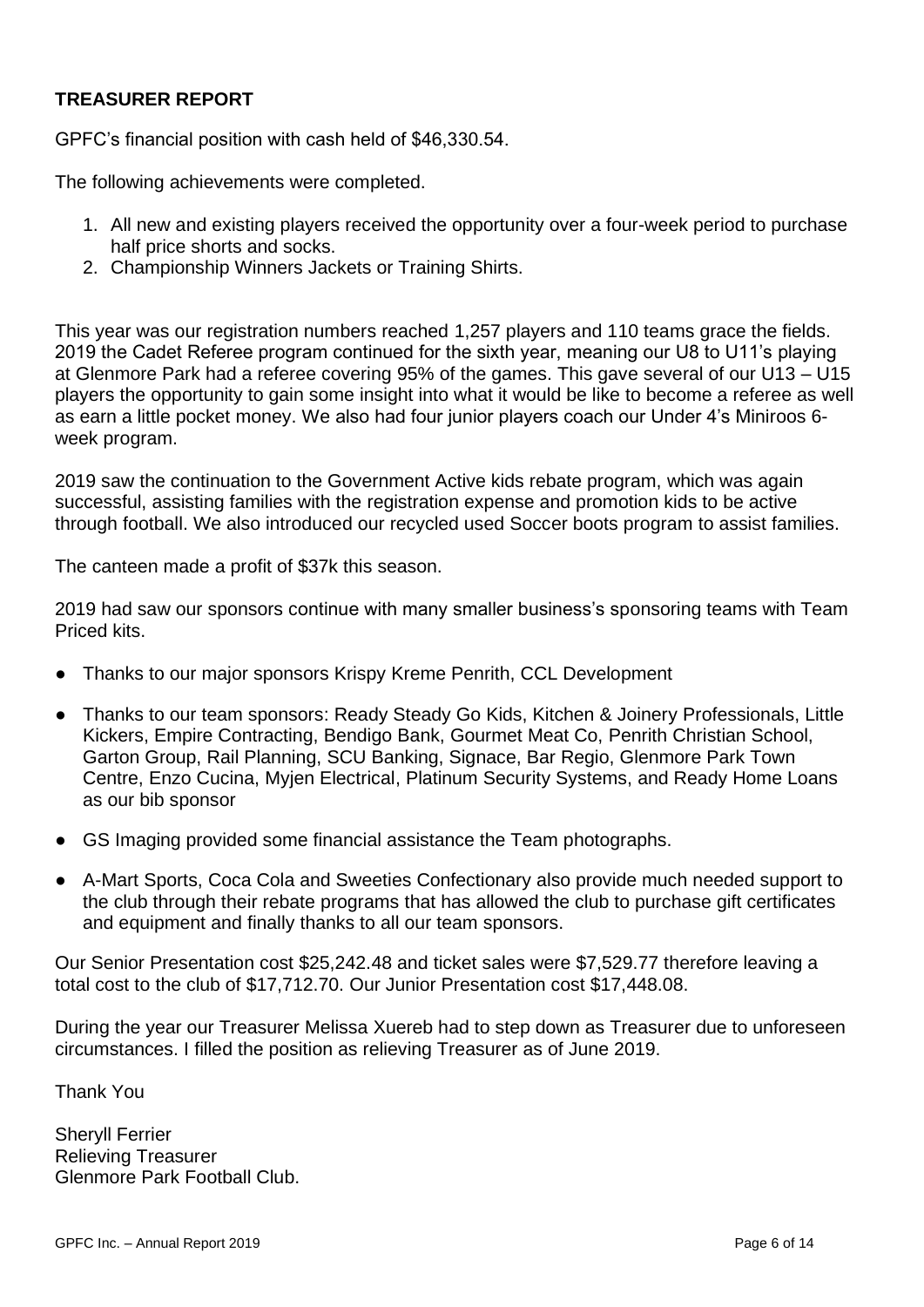## **COMPETITION SECRETARY REPORT**

Season 2019 was Glenmore Park Football Club's 26<sup>th</sup> season in the Nepean Football Association (NFA) and the club continued to increase its membership base and competition success across all ages.

### **Registrations**

2019 saw the club register the most players in its 26-year history with 1,257 registrations, up a further 20 registrations from 2018's record. Female registrations also grew to a record number of 288, up 52 from 2018.

The 110 teams registered was also a record for the club, increasing by 1 from 2018, with the number of female teams remaining the same at 20.

| <b>Age Group</b> | 2019 | 2018 | <b>Variance</b> | <b>Female</b>   | 2019 | 2018 | <b>Variance</b> |
|------------------|------|------|-----------------|-----------------|------|------|-----------------|
|                  |      |      |                 | <b>MiniRoos</b> | 30   | 46   | $-16$           |
| MiniRoos U5-7    | 211  | 206  | 5               | <b>SSF</b>      | 71   | 37   | 34              |
| <b>SSF U8-11</b> | 347  | 365  | $-18$           | 12G             | 29   | 30   | -1              |
| Jnr U12-U18      | 332  | 334  | $-2$            | 14G             | 45   | 31   | 14              |
| AAM              | 271  | 256  | 15              | 16G             | 17   | 16   |                 |
| AAW              | 96   | 76   | 20              | AW              | 96   | 76   | 20              |
| <b>Total</b>     | 1257 | 1237 | 20              | Total           | 288  | 236  | 52              |

|  | <b>Player Registrations:</b> |
|--|------------------------------|
|--|------------------------------|

| <b>Female</b> | 2019 | 2018 | <b>Variance</b> |
|---------------|------|------|-----------------|
| MiniRoos      | 30   | 46   | $-16$           |
| <b>SSF</b>    | 71   | 37   | 34              |
| 12G           | 29   | 30   | $-1$            |
| 14G           | 45   | 31   | 14              |
| 16G           | 17   | 16   | 1               |
| AW            | 96   | 76   | 20              |
| Total         | 288  | 236  | 52              |

#### **Number of Teams:**

| <b>Age Group</b> | 2019 | 2018 | <b>Variance</b> | <b>Female</b>   | 2019 | 2018 | <b>Variance</b> |
|------------------|------|------|-----------------|-----------------|------|------|-----------------|
|                  |      |      |                 | <b>MiniRoos</b> | 3    |      | -4              |
| MiniRoos U5-7    | 34   | 34   |                 | <b>SSF</b>      | 5    | 3    |                 |
| <b>SSF U8-11</b> | 32   | 33   | -1              | 12G             | 2    | っ    |                 |
| Jnr U12-U18      | 22   | 22   |                 | 14G             | 3    | 2    |                 |
| AAM              | 16   | 15   |                 | 16G             |      |      |                 |
| AAW              | 6    | 5    |                 | <b>AW</b>       | 6    | 5    |                 |
| <b>Total</b>     | 110  | 109  |                 | <b>Total</b>    | 20   | 20   |                 |

| <b>Female</b>   | 2019 | 2018           | <b>Variance</b> |
|-----------------|------|----------------|-----------------|
| <b>MiniRoos</b> | 3    |                |                 |
| <b>SSF</b>      | 5    | 3              | $\overline{2}$  |
| 12G             | 2    | $\overline{2}$ | ი               |
| 14G             | 3    | $\overline{2}$ |                 |
| 16G             |      |                |                 |
| AW              | 6    | 5              |                 |
| <b>Total</b>    | 20   | 20             |                 |

## **Competitions**

The club fielded 22 Junior and 22 Senior competition teams, with the number of Junior teams remaining the same as 2018 and Senior teams increasing by 2.

There were 10 competition winners with 5 Junior and 5 Senior, which is one short of the club record of 11 set in 2017 and repeated in 2018.

Congratulations to the 5 junior teams 12/1 boys, 12/5 boys, 12/2 girls white, 13/4 boys and 14/2 girls white.

Congratulations to our 5 senior teams – IW/1, IM/1, AM Div 12, AW Div 2 White and O35 Div 2.

GPFC was again the most prominent in NFA representation with 5 GPFC teams in Football NSW Champion of Champions Tournament in the following age groups - 12 Boys, 18 Men, 21 Women, 21 Men and O45 Men.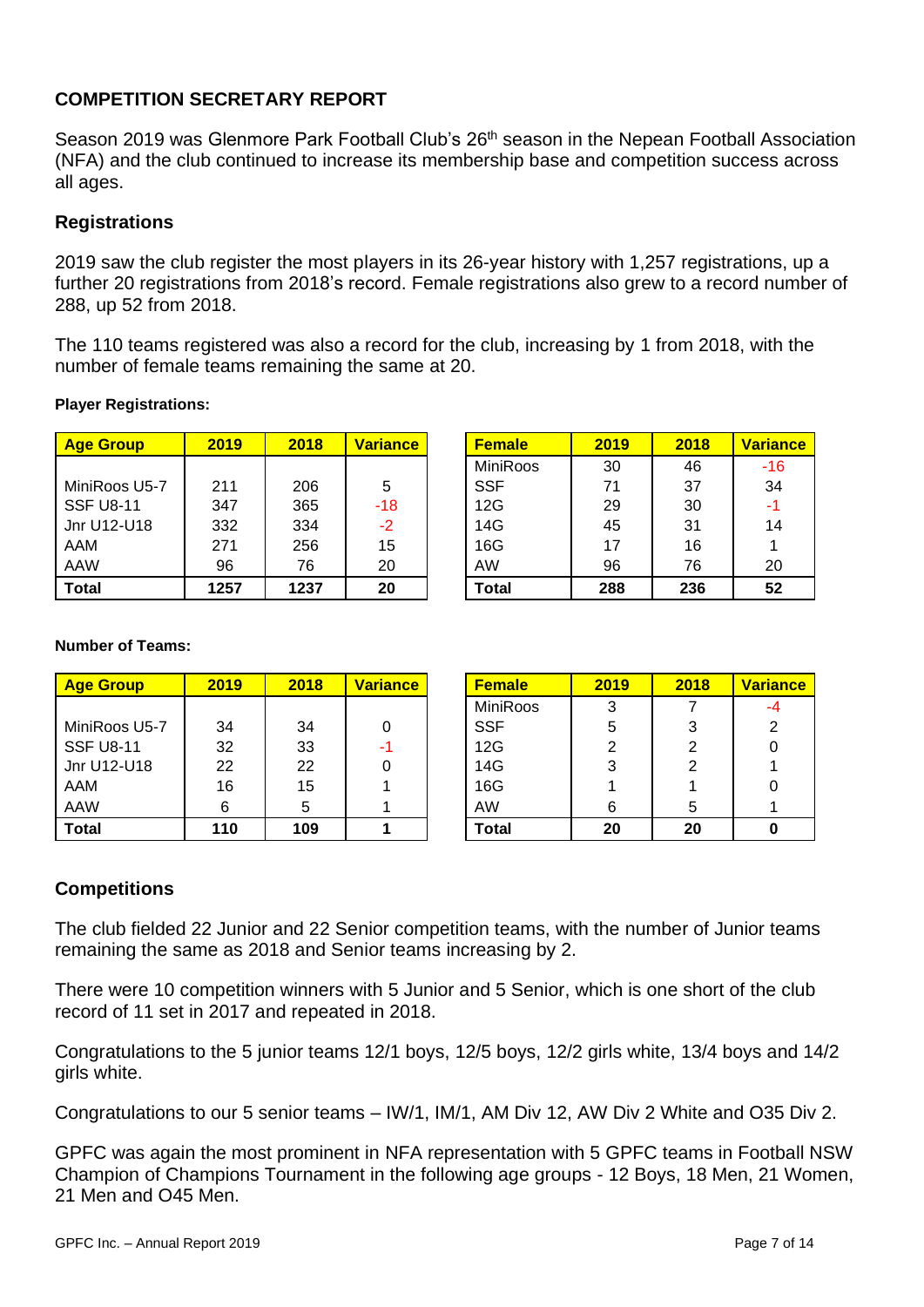A special congratulations to the IM/1 White team who became the first GPFC to win a Champion of Champions Final, defeating Linfield FC 4-3 in the 18 Men Final. The drought at State level has been broken.

Congratulations also to GPFC's IM/1 Black on reaching the Final of the 21 Men State Cup Competition, also the NFA Cup Final.

Finalists also at the NFA Cup in the U12 boys were our U12/1 and in the 16Girls our U16/2.

It is worth mentioning what a great achievement it was to not only win NFA Junior Club Championship, but also the NFA Overall Club Championship for 2019. As these awards are based on weekly results of teams and averaged on the number of all NFA competition games played by club teams, as we have so many teams it has been very difficult to maintain a high average vs some of the smaller clubs, who generally win this award. As Competition Secretary it is a very pleasing reward for the club to have achieved.

Congratulations to all 110 teams that represented the club every weekend, and to all team officials, coaches, managers and assistants that help support our teams throughout the 2019 season.

In closing, as I will be standing down from the Committee after 10 years of service, I would like to thank all committee members that I have served alongside over these years, both past and present for your friendship and camaraderie. Our club can only operate with the passion that this small but very dedicated group of people bring. I would also like to thank my wife Roseanne for her undivided support and **patience** over these years.

My best wishes to the new committee for the 2020 season.

John Liepa Competition Secretary Glenmore Park Football Club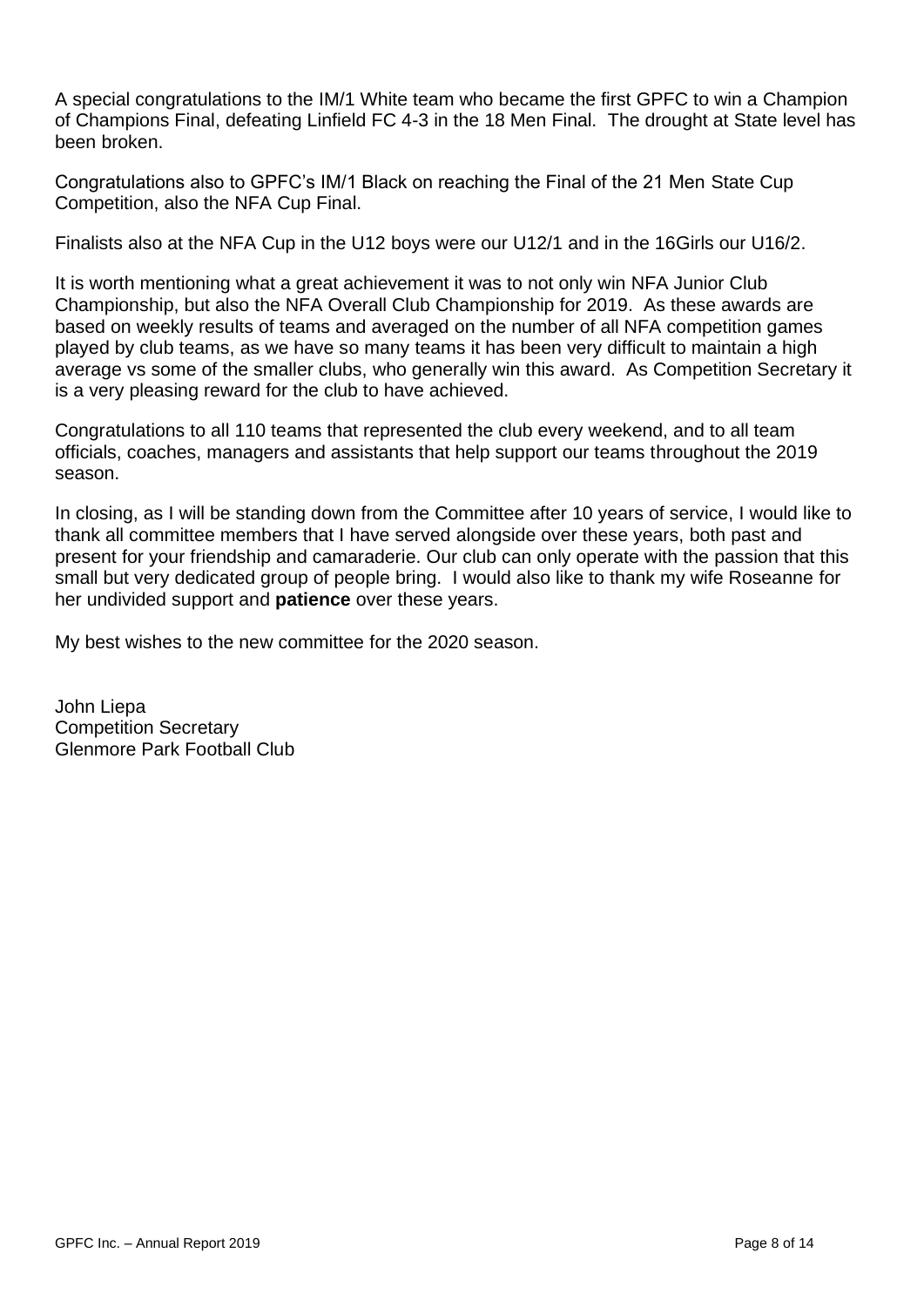# **ELECTION OF OFFICE BEARERS FOR 2020-2021 SEASONS**

#### **DIRECTOR POSITIONS**

In accordance with the constitution, the following nominations were received for vacant Director positions on the board:

#### **Vice-President**

| Name of nominee: | Adam Culgan |
|------------------|-------------|
| Proposed by:     | John Liepa  |
| Seconded by:     | Chris Guy   |

No other nominations received for Vice-President

#### **Treasurer**

| Name of nominee:                            | <b>Sheryll Ferrier</b> |
|---------------------------------------------|------------------------|
| Proposed by:                                | Neil Ferrier           |
| Seconded by:                                | Melissa Moore          |
| No other nominations received for Treasurer |                        |

#### **Competition Secretary**

| Name of nominee: | <b>Nathan Moore</b> |
|------------------|---------------------|
| Proposed by:     | Chris Barford       |
| Seconded by:     | Sharna Enman        |

No other nominations received for Competition Secretary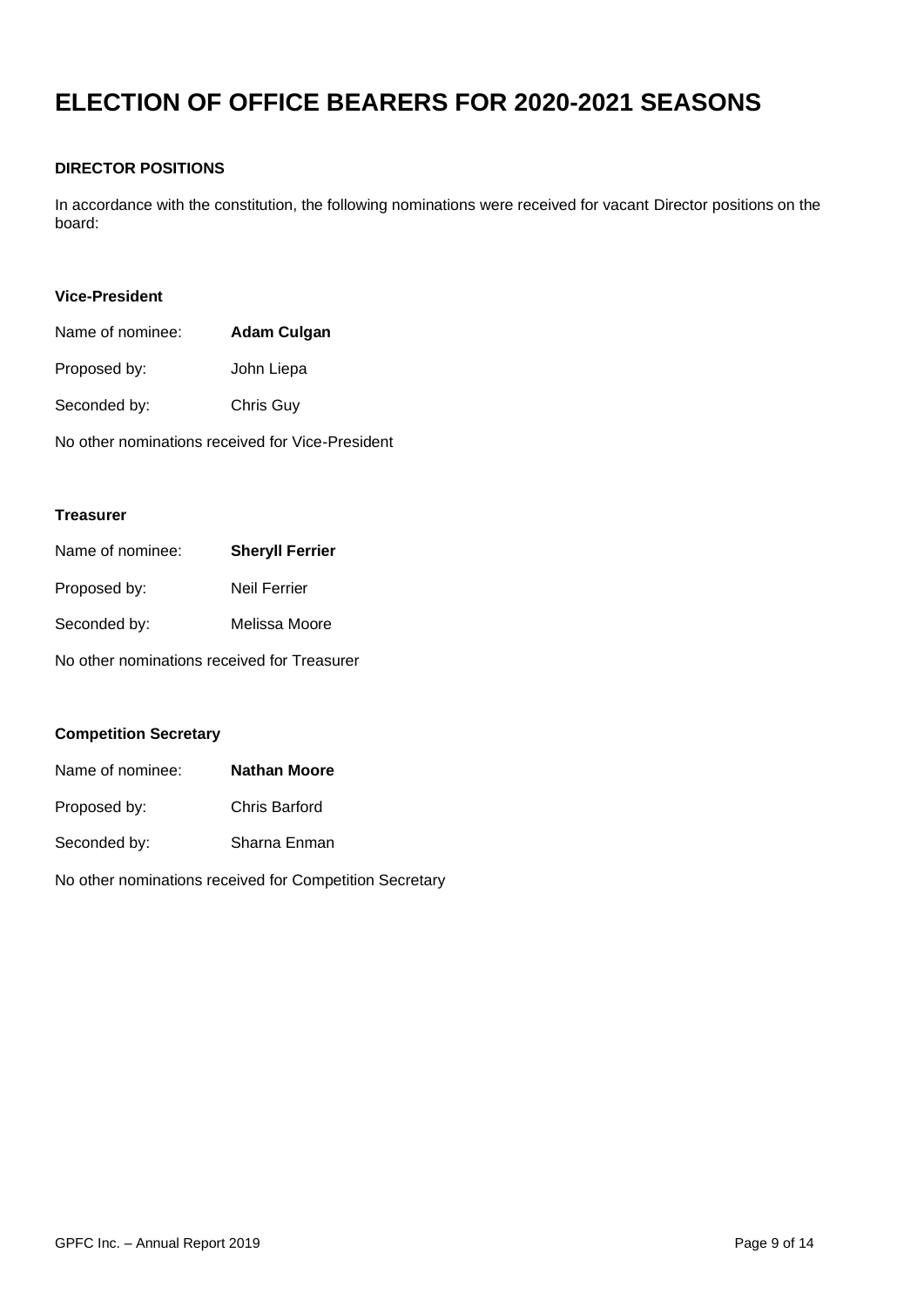# **NOTICES OF MOTION**

**Motion 1:** Amend clause, 29.4 in the GPFC constitution to change the financial year to commence from 1<sup>st</sup> October and end on 30<sup>th</sup> September.

#### **29.4 Accounts Conclusive**

The statements of account, when approved or adopted by an annual general meeting, shall be conclusive except when errors have been discovered within three months after such approval or adoption.

(a) The financial year of the association is:

(i) the period of time commencing on the date of incorporation of the association and ending on the following 30<sup>th</sup> September 31st October, and

(ii) each period of 12 months after the expiration of the previous financial year of the association, commencing on 1<sup>st</sup> October <del>1st November</del> and ending on the following <mark>30<sup>th</sup> September <del>31st</del></mark> October.

**Motion 2:** As the new financial year has already commenced from 1 November 2019, this motion is to conclude the 2019-2020 financial year after only 11 months on 30<sup>th</sup> September 2020 so that Motion 1 can be fully in place from 1<sup>st</sup> October 2020.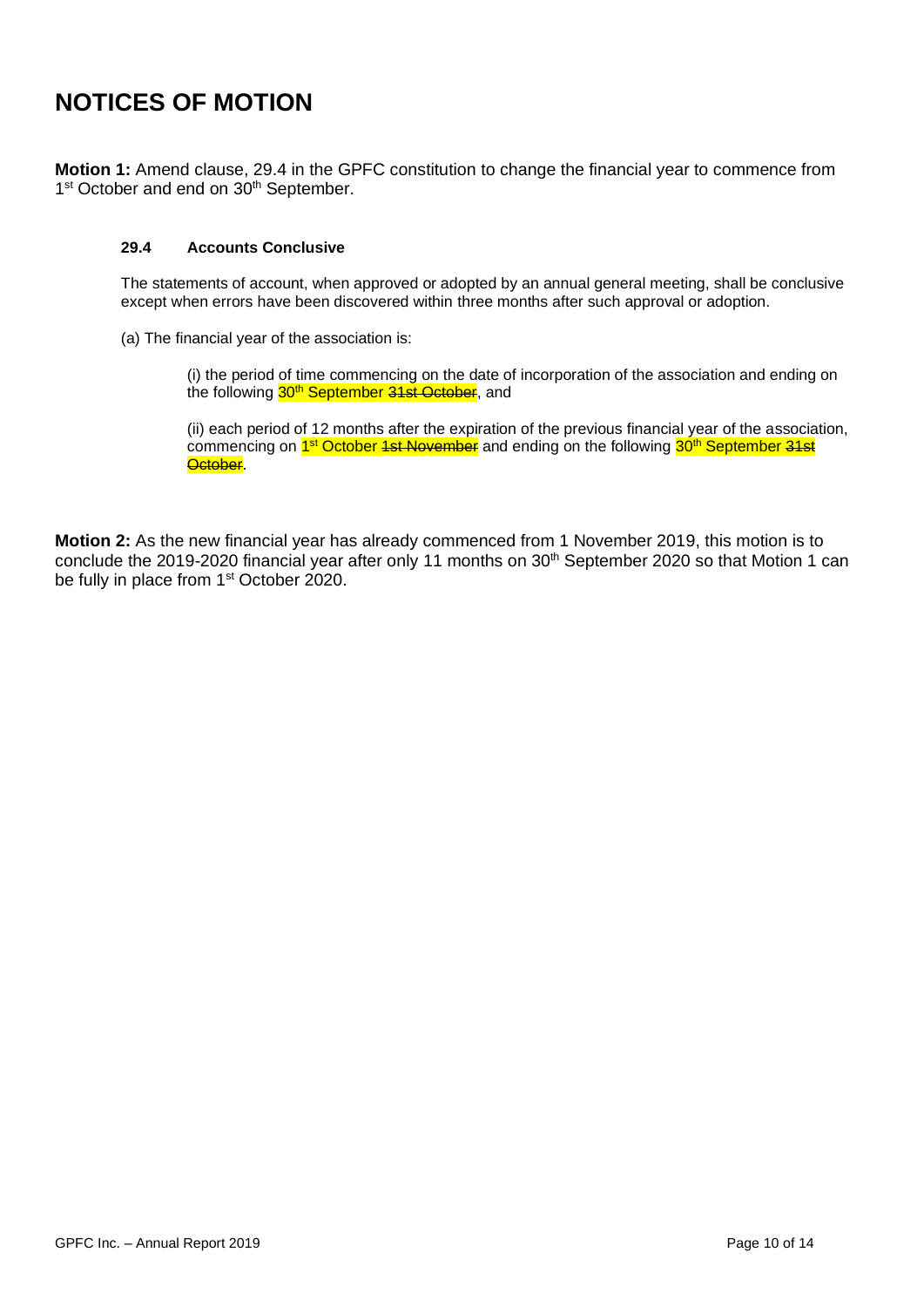**Motion 3:** Motion is for general information only, to make known to members the current calculation method that is used for Team of the Year

After several committee members received comments questioning the Team of the Year award adjudication for Junior and Senior teams, this motion is to share with all members the calculation method applied, for members to then make general comment and provide any suggested changes to the 2019/2020 elected Committee should any adjustment be deemed necessary. Please note this calculation method has been in place the last 8 seasons.

|                                                                                                 | <b>Points</b> | <b>Example</b> |            | <b>Example</b> |            |
|-------------------------------------------------------------------------------------------------|---------------|----------------|------------|----------------|------------|
| <b>Team of Year Criteria</b>                                                                    | Awarded       | Team A         | <b>Pts</b> | Team B         | <b>Pts</b> |
| NFA Competition Win (including CTS)                                                             | 10            | 13             | 130        | 15             | 150        |
| NFA Draw (including CTS)                                                                        | 5             | 0              | 0          | 1              | 5          |
| NFA Loss (including CTS)                                                                        | <sup>0</sup>  | <sup>0</sup>   | 0          | 1              | 0          |
| NFA Goal scored (including CTS)                                                                 | $\mathbf{1}$  | 63             | 63         | 75             | 75         |
| NFA Goals conceded (including CTS)                                                              | $-1$          | 5              | -5         | 16             | $-16$      |
| NFA (each) Yellow Card                                                                          | $-2$          | 1              | $-2$       | 1              | $-2$       |
| NFA (each) Red Card                                                                             | $-5$          | 0              | 0          | 0              | 0          |
| NFA Team Misconduct                                                                             | $-20$         | <sup>0</sup>   | 0          | $\Omega$       | 0          |
| NFA Competition League Champions                                                                | 20            | 1              | 20         | 1              | 20         |
| NFA Championship Series Winner                                                                  | 15            | 1              | 15         | 1              | 15         |
| FNSW/NFA Knock-Out Match Wins                                                                   | 10            | $\mathfrak{p}$ | 20         | $\Omega$       | 0          |
| FNSW/NFA Knock-Out Goals conceded                                                               | $\mathbf{1}$  | 11             | 11         | $\Omega$       | 0          |
| FNSW/NFA Knock-Out Goals Scored                                                                 | $-1$          | 9              | -9         | $\Omega$       | 0          |
| FNSW/NFA Knockout Cup Winners                                                                   | 20            | 0              | 0          | $\Omega$       | 0          |
| <b>Total Points</b>                                                                             |               |                | 243        |                | 247        |
| Division (Refer Division Table)                                                                 |               | Division 1     | 110%       | Division 2     | 109%       |
| <b>Weighted Score = Total Points x Division%</b>                                                |               | 267            |            | 269            |            |
| <b>Total Games Played, including Knockout Wins</b>                                              |               | 15             |            | 17             |            |
| <b>Averaged Score = Weighted Score Divided by Total</b><br><b>Games Played multiplied by 17</b> |               |                | 302.94     |                | 269.23     |

| <b>Division Table</b> | <b>Weighting</b> |
|-----------------------|------------------|
| Premier               | 115%             |
| <b>Premier Res</b>    | 112.5%           |
| Division 1            | 110%             |
| Division 2            | 109%             |
| Division 3            | 108%             |
| Division 4            | 107%             |
| Division 5            | 106%             |
| Division 6            | 105%             |
| Division 7            | 104%             |
| Division 8            | 103%             |
| Division 9            | 102%             |
| Division 10           | 101%             |
| Division 11           | 100%             |
| Division 12           | 100%             |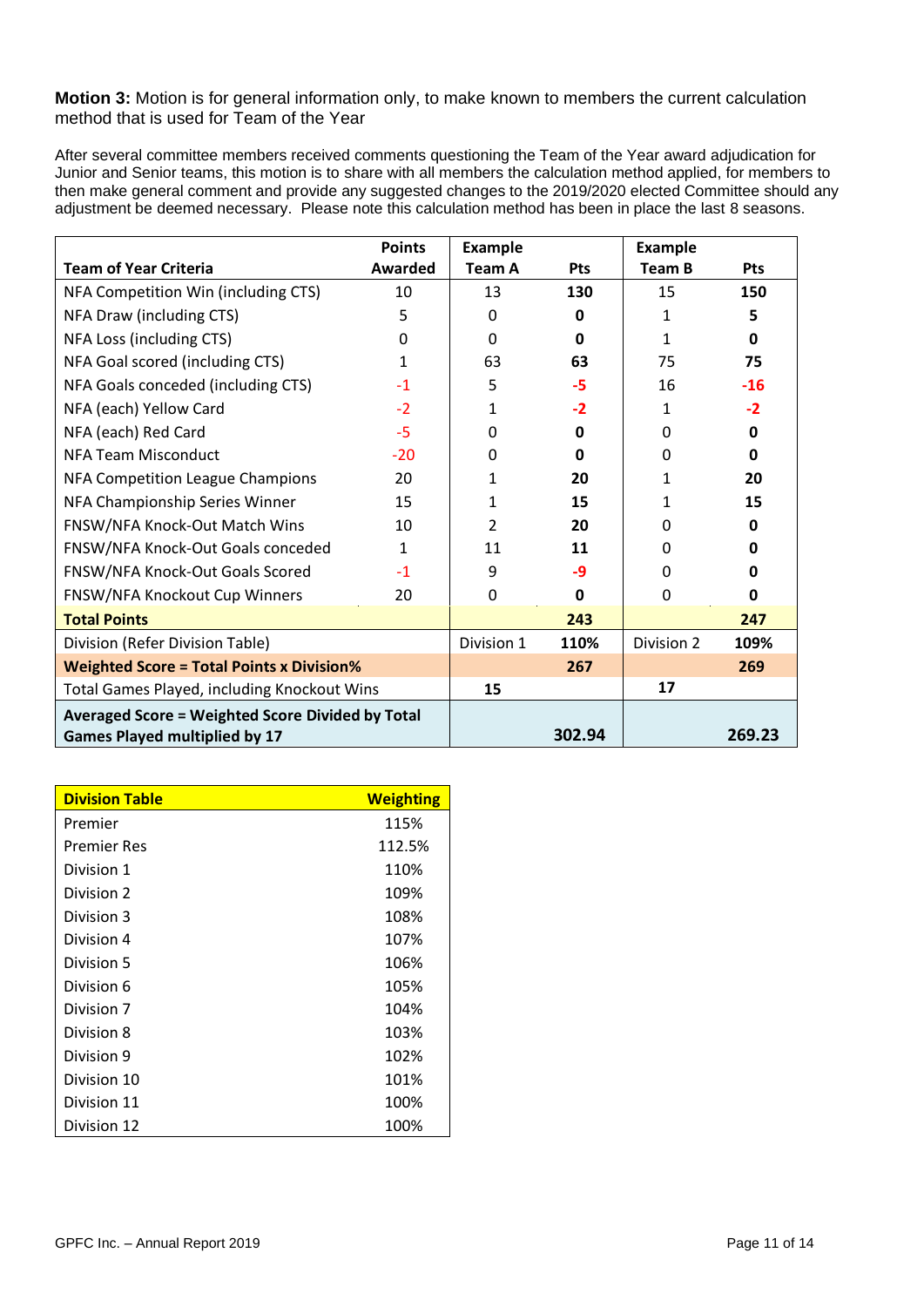

# **GPFC ANNUAL GENERAL MEETING 2018 AGENDA/MINUTES**

| <b>Attendees:</b> | Richard Schotanus, Christine Neville, Chris Barford, Melissa Moore, Nathan Moore, Graham<br>Moore, John Liepa, Carly De ST Germain, Deborah Salafia Adam Culgan, Kelly Watkins,<br>Leah Lownds, Scott Cole, Melissa Xuereb< Andrew Xuereb, Gisella Gibson. |                                    |                   |  |  |  |
|-------------------|------------------------------------------------------------------------------------------------------------------------------------------------------------------------------------------------------------------------------------------------------------|------------------------------------|-------------------|--|--|--|
| <b>Apologies:</b> | Tuesday 20th<br>Matthew Neville, Steve White, Bruce Berg<br><b>Current</b><br>November, 2018<br><b>Meeting Date &amp;</b><br>Time:<br>7.36pm                                                                                                               |                                    |                   |  |  |  |
| <b>Absent:</b>    |                                                                                                                                                                                                                                                            | <b>Location:</b>                   | Penrith Golf Club |  |  |  |
| <b>Chair:</b>     | Graham Moore (GM)                                                                                                                                                                                                                                          | <b>Next Meeting</b><br>Date & Time |                   |  |  |  |
| <b>Minutes:</b>   | Richard Schotanus (RS)                                                                                                                                                                                                                                     | Location:                          | Penrith Golf Club |  |  |  |

| #  | <b>Agenda Items</b>                                                                                 | <b>Time</b><br><b>Allocated</b> |
|----|-----------------------------------------------------------------------------------------------------|---------------------------------|
| 1. | Apologies                                                                                           |                                 |
| 2. | Confirmation of 2017 AGM minutes                                                                    |                                 |
| 3. | Presentation and adoption of 2018 annual reports                                                    |                                 |
| 4. | Presentation and adoption of 2018 (unadutied) financial reports                                     |                                 |
| 5. | Election of office Bearers for 2019-2020 season<br>President<br>$\bullet$<br>Secretary<br>$\bullet$ |                                 |
| 6. | Appointment of auditors for 2019                                                                    |                                 |
| 7. | Notice of Motion<br>Life membership<br>$\bullet$                                                    |                                 |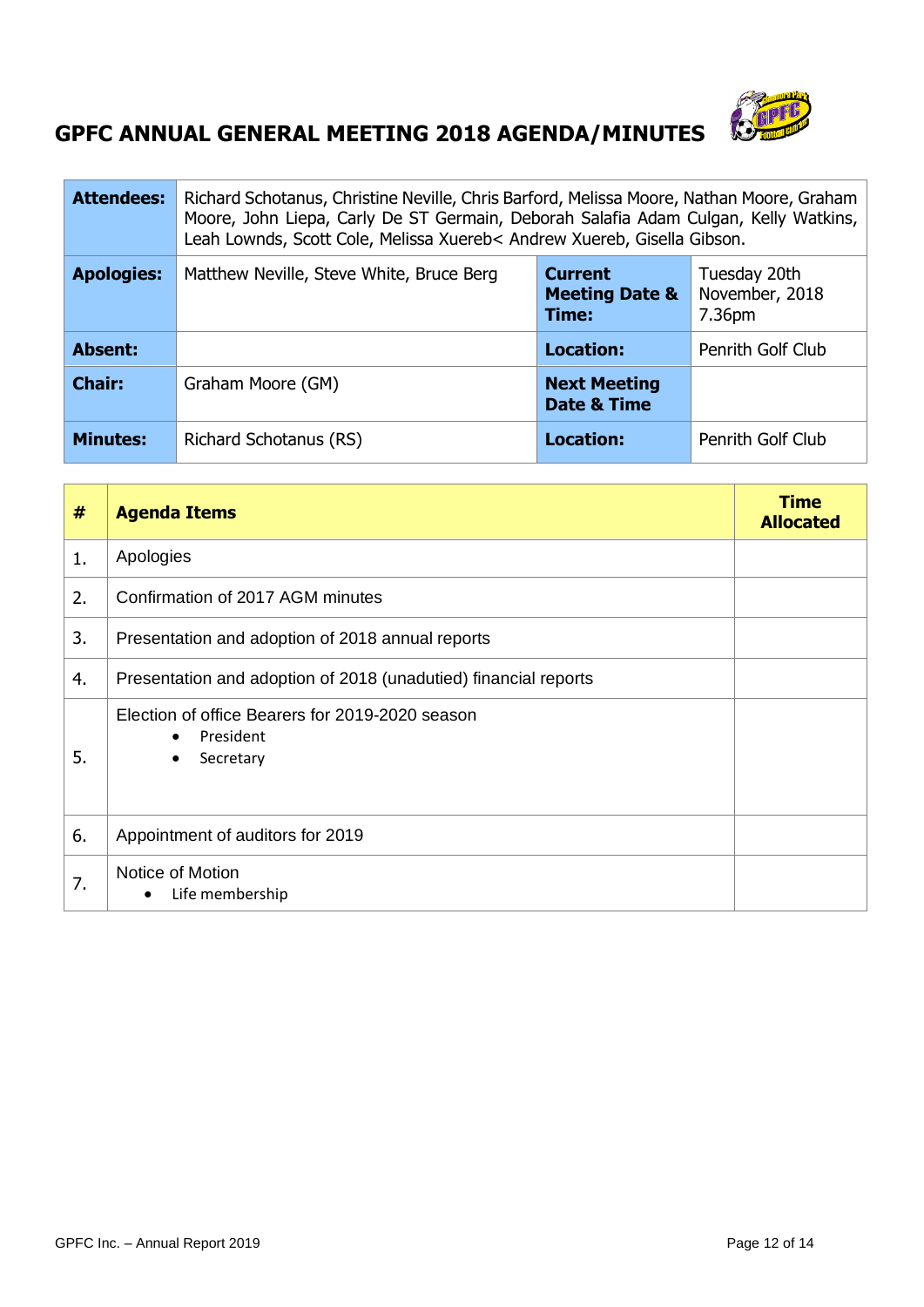| <b>Record of Meeting</b> |                                                                                                                                                                                                                                                                                                                                                                                                                                                                                                                                         |  |
|--------------------------|-----------------------------------------------------------------------------------------------------------------------------------------------------------------------------------------------------------------------------------------------------------------------------------------------------------------------------------------------------------------------------------------------------------------------------------------------------------------------------------------------------------------------------------------|--|
| <b>Item</b><br>#         | <b>Discussions / Recommendations / General</b>                                                                                                                                                                                                                                                                                                                                                                                                                                                                                          |  |
|                          |                                                                                                                                                                                                                                                                                                                                                                                                                                                                                                                                         |  |
| 1.                       | Graham sort leave to read out a number of letters received from Tanya Davies - local state<br>member for Mulgoa. These outlined the successful application for grants for the improvement<br>of the facilaties at Mulgoa Rise.                                                                                                                                                                                                                                                                                                          |  |
| 2.                       | Accept minutes of 2017 AGM<br>Jess asked for answers to questions posed in 2017 AGM. These were given verbally at the<br>$\bullet$<br>time. Jess sort additional clarification around the expenses associated with the junior<br>presentation. Graham suggested this should be referred to the next general committee for<br>discussion.<br>Typo in point 7, the appointment of Adam Culgan as VP also refer to Melissa being appointed<br>to the same job.<br>Proposed Carly De St Germain<br>Seconded Melissa Moore<br><b>CARRIED</b> |  |
| 3.                       | President report was read out.<br>No questions received from floor<br>Acceptance of report was<br>Proposed Chris Barford<br>Seconded John Liepa<br>CARRIED                                                                                                                                                                                                                                                                                                                                                                              |  |
| 4.                       | Secretary report was read out<br>No questions from the floor.<br>Acceptance of report was<br>Proposed Melissa Moore<br>Seconded Adam Culgan<br>CARRIED                                                                                                                                                                                                                                                                                                                                                                                  |  |
| 5.                       | Treasurers report was read out<br>Jess asked question on costs associated with sponsorship (i.e. banners, jerseys, balls etc)<br>Melissa Xuerub relied this be separated in future<br>Acceptance of report was<br>Proposed Kelly Watkins<br>Seconded Adam Culgan                                                                                                                                                                                                                                                                        |  |
| 6.                       | Election of office bearers<br><b>President</b><br>No nominations were received by the cut-off date, so nominations were called from the floor<br>John Liepa proposed the nomination of Graham Moore<br>Seconded by Adam Culgan.                                                                                                                                                                                                                                                                                                         |  |